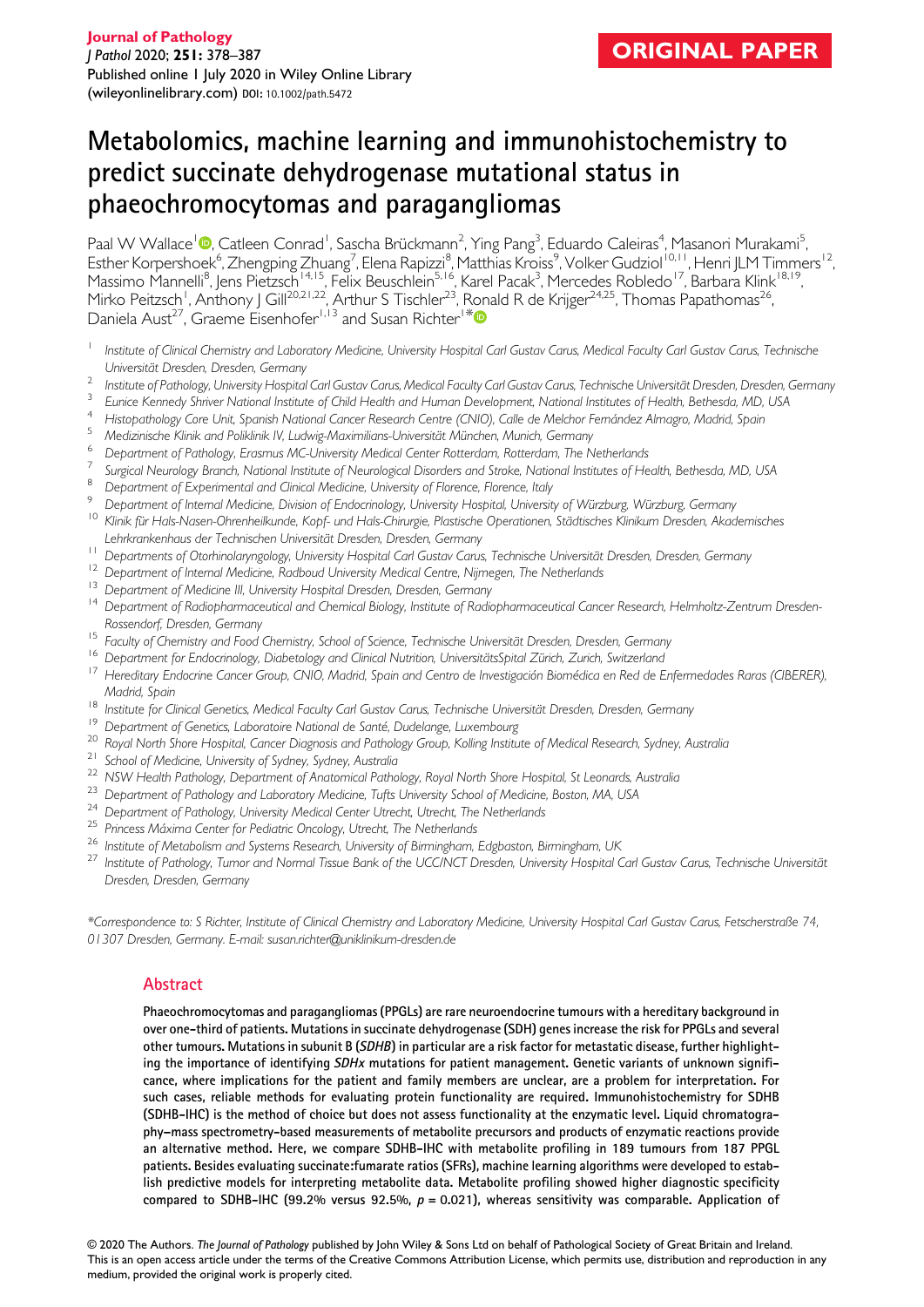machine learning algorithms to metabolite profiles improved predictive ability over that of the SFR, in particular for hard-to-interpret cases of head and neck paragangliomas (AUC 0.9821 versus 0.9613,  $p = 0.044$ ). Importantly, the combination of metabolite profiling with SDHB-IHC has complementary utility, as SDHB-IHC correctly classified all but one of the false negatives from metabolite profiling strategies, while metabolite profiling correctly classified all but one of the false negatives/positives from SDHB-IHC. From 186 tumours with confirmed status of SDHx variant pathogenicity, the combination of the two methods resulted in 185 correct predictions, highlighting the benefits of both strategies for patient management.

© 2020 The Authors. The Journal of Pathology published by John Wiley & Sons Ltd on behalf of Pathological Society of Great Britain and Ireland.

Keywords: mass spectrometry; succinate to fumarate ratio; multi-observer; Krebs cycle metabolites; linear discriminant analysis; LC–MS/MS; diagnostics; variants of unknown significance; metabolite profiling; prediction models

Received 6 December 2019; Revised 28 March 2020; Accepted 16 May 2020

No conflicts of interest were declared.

#### Introduction

Mitochondrial enzymes, such as succinate dehydrogenase (SDH), or complex II of the respiratory chain, play a central role in energy homeostasis within the cell. The complex is made up of four subunits (SDHA, SDHB, SDHC, and SDHD) and assembly is assisted by several factors, including SDHAF2. Mutations of genes encoding these proteins can result in phaeochromocytomas and paragangliomas (PPGLs), gastrointestinal stromal tumours, renal cell carcinomas, and pituitary adenomas [1]. The mutations occur almost exclusively in the germline, leaving the patient and potentially family members at lifelong risk for disease. Mutations in SDHB in particular predispose to metastatic PPGL and are associated with increased mortality [2,3]. Endocrine guidelines therefore advise that genetic testing should be offered to all patients with PPGL [4].

With advances in gene sequencing techniques and decreasing costs, genetic testing is becoming more practical and widely available, but this has also led to new challenges [5]. Variants of unknown significance, where the functional impact of the mutation has not been established, are increasingly troublesome. Also, even with advanced genetic testing, some functional variants or mutations may be missed. This includes intronic variants and epimutations, as well as mutations in other genes impacting mitochondrial energy metabolism [6–8]. Such problems can be addressed by methods assessing the functionality of involved proteins, thereby allowing classification of variants with uncertain mutational status.

For gene variants affecting SDH, the routinely applied method is immunohistochemistry for SDHB (SDHB-IHC), where staining intensity of tumoural cells is compared with that of non-tumoural cells as internal control [9]. Positively stained cells show a granular pattern, whereas negative tissue at most has a weak diffuse cytoplasmic blush. Importantly, the protein is also degraded when subunits other than SDHB are lost [10].

Another method to assess SDH functionality is based on measurements of Krebs cycle metabolites by liquid chromatography–mass spectrometry (LC–MS/MS), the same instrument also now used for biochemical diagnosis of PPGL [11,12]. Metabolite profiling assesses the functionality of SDH directly at the catalytic level by measuring the precursor succinate and the product fumarate. The ratio of these two metabolites, the tissue succinate to fumarate ratio (SFR), can predict SDHx mutations with a high sensitivity and specificity in PPGL and is also now being applied to other tumours [11,13].

So far, there has been no formal comparison of the two methods for predicting SDHx mutational status. The nature of the techniques is different, one involving functional assessment of enzyme activity versus histological information about the presence of protein, but both offering complementary potential. Based on the ability of machine learning to recognise patterns in data in a way the human mind is not trained [14,15], we also investigated whether such an approach can improve predictions from metabolite data beyond the currently used SFR [11,12]. Since one of the disadvantages of SDHB-IHC relates to the subjective nature of image interpretation, we further assessed whether local pathologists from different institutions scored slides differently from investigators experienced in the method (referred to as experts). An overall goal of the study was to explore how SDHB-IHC and metabolite profiling might be useful for streamlining diagnostic procedures for patients and their families suffering from PPGLs due to SDH impairment.

## Materials and methods

#### Patient cohorts and tumour procurement

Tumour collections were approved under Intramural Review Board protocols with informed consent signed at each participating centre. A total of 397 patients with 401 different tumours were included in this study (supplementary material, Table S1). The present report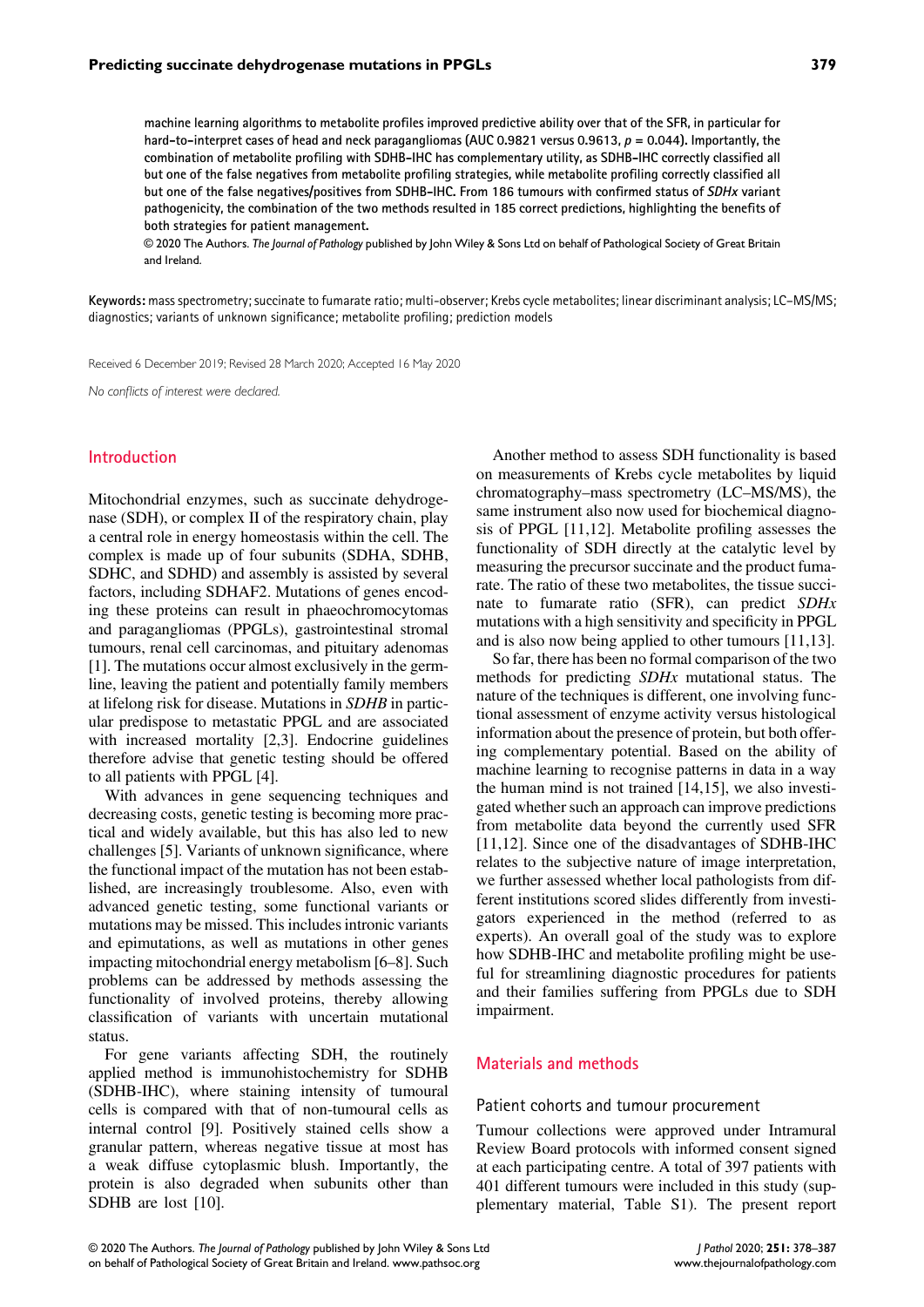builds on our previously reported data on metabolite profiles in 391 of these patients [12] by additional comparisons to immunohistopathological data and introduction of machine learning for interpretation of metabolite profiles. Tumour material was collected as freshly frozen (FF) and/or formalin-fixed and paraffin-embedded (FFPE) samples. Patients were divided into two separate cohorts (Table 1 and supplementary material, Figure S1): cohort 1 with 187 patients and 189 PPGLs included results for matched metabolite profiling and SDHB-IHC, whereas for cohort 2 (210 patients with 212 PPGLs) data from metabolite profiles, without availability of SDHB-IHC, were included and used for training the machine learning algorithms.

## Genetic characteristics

Genetic testing, accomplished as previously described [12], yielded findings of germline or somatic variants in 18 genes in 49.1% (195/397) of patients (for simplicity, only 11 are displayed in Table 1). Eleven patients had variants of unknown significance in SDH genes, classified as variants of unknown significance according to the standards and guidelines of the American College of Medical Genetics and Genomics and the Association for Molecular Pathology [16]. In silico prediction of mutation significance was performed on variants of unknown significance using Mutation Taster [17], Polyphen [18], and SIFT [19].

## Immunohistochemistry

FFPE tissue was sectioned and stained for SDHB using rabbit polyclonal anti-SDHB (HPA002868, 1:400 dilution; Sigma-Aldrich, St Louis, MO, USA) according to the local procedures of six different centres (Dresden, Bethesda, Madrid, Florence, Nijmegen, and Rotterdam) [9]. For 23% of tumours (44 samples), a tissue microarray was constructed with three cores of 1.0 mm per sample. Local pathologists evaluated SDHB staining in one slide per tumour and gave the results in four categories: as positive, for the typical granular staining pattern; as negative, for completely negative or weak diffuse

Table 1. Diagnostic performance of SDHB-IHC compared to LC-MS/ MS based measurements of succinate:fumarate [SFR] in cohort 1.

|                                                                  | SDHB-IHC*                                                                 |           | <b>SFR</b>                                                             |            | p-value                 |
|------------------------------------------------------------------|---------------------------------------------------------------------------|-----------|------------------------------------------------------------------------|------------|-------------------------|
| Sensitivity [%]<br>Specificity [%]<br>Accuracy [%]<br><b>AUC</b> | 85.2 [46/54]<br>92.5 [111/120]<br>90.2 [157/174]<br>$0.88$ $[0.82, 0.91]$ |           | 88.1 [52/59]<br>99.2 [126/127]<br>95.7 [178/186]<br>$0.96$ [0.89,0.98] |            | 0.774<br>0.021<br>0.048 |
|                                                                  |                                                                           |           |                                                                        | <b>SFR</b> |                         |
|                                                                  |                                                                           | <b>FP</b> | <b>TN</b>                                                              | <b>FN</b>  | <b>TP</b>               |
| SDHB-IHC                                                         | FP $[n = 9]$                                                              | $\Omega$  | 9                                                                      |            |                         |
|                                                                  | FN $[n = 8]$                                                              |           |                                                                        |            |                         |
|                                                                  | inc. $[n = 12]$                                                           |           |                                                                        |            |                         |

\*Inconclusive samples (12) not included; inc. = inconclusive IHC results, FP: false positive; FN: false negative; TP: true positives; TN: true negatives. Sensitivity, specificity and accuracy are given as percentages with absolute numbers in brackets. AUC is given as a ratio with CI in brackets.

staining; as inconclusive, when both patterns were present; or as non-informative, when tissue or staining artefacts were observed. For 50 samples, the SDHB-IHC interpretations were as established previously, from combined interpretations of seven expert pathologists [20]; for these cases, results were rated as inconclusive when fewer than five pathologists agreed. All pathologists were blinded to the genetic status.

# Interpretation of immunohistochemistry by experienced pathologists

In a subset of cohort 1, termed subcohort 1b (see supplementary material, Figure S1), SDHB-IHC slides from the local centres were scanned and high-resolution images were provided to a panel of three experts in SDHB-IHC. Experts rated the staining according to the four categories described above.

## Metabolite measurements

Seven carboxylic acids of the Krebs cycle (succinate, fumarate, malate, citrate, isocitrate, cis-aconitate, α-ketoglutarate), 2-hydroxyglutarate, pyruvate, and lactate were measured in methanol extracts of FF or FFPE tissue by LC–MS/MS as detailed in supplementary material, Supplementary materials and methods and with resulting data provided in supplementary material, Table S2. The cut-off for succinate:fumarate-based interpretation was 97.7, as previously established [11].

# Machine learning-assisted interpretation of metabolite data

Tissue metabolite concentrations (ng/mg tissue) were normalised to natural logarithmic values. These and their ratios were used for formulating predictive models. To establish the need for batch corrections (according to measurement dates), a principal component analysis was generated with the normalised metabolite values of SDHx-mutated or SDHx-wild-type patients (supplementary material, Figure S2). There was a clear distinction between the groups and none of the 27 different batches showed any bias towards SDHx-mutated or SDHx-wild type, allowing formulation of models without the need for batch correction.

Feature selection for models was performed using either logarithmically transformed values or ratios of all metabolites against each other. The results of genetic testing were used to separate patients into the categories SDHx-mutated or SDHx-wild type. The 'LDA MATLAB' function (MATLAB; MathWorks, Natick, MA, USA) with application of a cross validation was used to train the algorithm and generate models based on linear discriminant analysis (LDA) [21]. Patients from cohort 2 (excluding SDHx variants of unknown significance and FFPE only tissue) were used to develop the models and were randomly divided into training and internal validation sets in ratios ranging from 50/50 to 90/10 in steps of 10%. This randomisation and model generation was performed ten times and an average

© 2020 The Authors. The Journal of Pathology published by John Wiley & Sons Ltd on behalf of Pathological Society of Great Britain and Ireland. [www.pathsoc.org](http://www.pathsoc.org)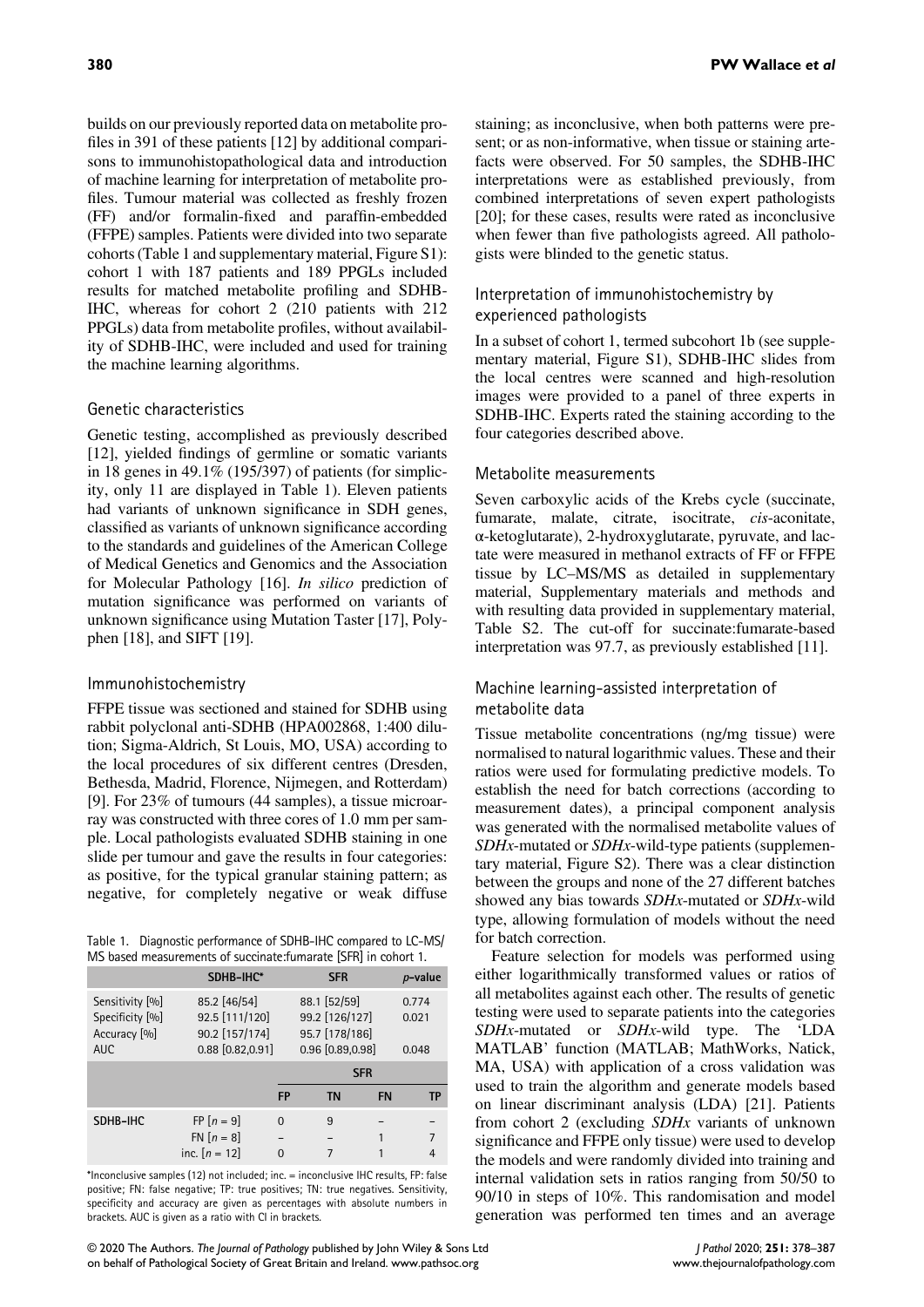model was generated. In total, this resulted in five LDA models for absolute values and five models for metabolite ratios. The predictive models were applied to the PPGLs of cohort 1 to calculate the likelihood of SDHx mutations (external validation). Performance scores for the different models on the training, internal validation, and external validation sets were calculated (supplementary material, Figure S3) and the two best models selected according to performance (supplementary material, Figure S4). Selected models are referred to as LDA A, using absolute values, and LDA B for metabolite ratios. Since the models were built on values only from FF tissues, ten samples with metabolite values for FF and FFPE tissue were used to assess the suitability of LDA B for PPGLs stored as FFPE tissues.

#### Calculation of diagnostic performance

Based on confusion matrices of genetically determined versus predicted mutational status for SDHx, diagnostic performance was assessed from estimates of sensitivity, specificity, accuracy, and precision as detailed below:

sensitivity =  $TP/(TP + FN)$ ,

 $specificity = TN/(TN + FP),$ 

 $accuracy = (TN + TP)/(TN + TP + FN + FP),$ 

precision/positive predictive value =  $TP/(TP + FP)$ ,

 $F_1$ -Score = 2 \* [(precision \* sensitivity)/(precision + sensitivity)], where TP represents true positives, FN false negatives, TN true negatives, and FP false positives.

## **Statistics**

Receiver operating characteristics (ROC) curves were produced using logistic regression. Areas under ROC curves (AUCs) of the SDHB-IHC, SFR, LDA A, and LDA B were compared using the Model Comparison tool in JMP Pro (version 14; SAS, Cary, NC, USA). Logistic regression models for combinations of SDHB-IHC with any of the other models were produced in JMP and these combined models' AUCs were compared with those from using only SFR, LDA Model A or LDA Model B. As there were different numbers of tumours available for the different models, the AUC comparisons were performed with all available tumours (186 versus 185 versus 186 versus 174) and with equal numbers (173 versus 173 versus 173 versus 173). Comparisons of sensitivity and specificity between different predictive methods in the same patient group utilised McNemar's test for matched pairs data, while comparisons of predictive methods in different patient groups utilised Fisher's exact test. Differences were considered significant for P values below 0.05.

## Results

## Diagnostic performance of SDHB-IHC and metabolite profiling by SFR

Among a total of 186 PPGLs (cohort 1 excluding three variants of unknown significance), SDHB-IHC incorrectly predicted the SDH status in nine cases (false

positives) and missed SDH impairment in eight cases (false negatives) (Table 1). In 12 tumours, the results were deemed inconclusive according to heterogeneous staining patterns or observer disagreements (the latter applied to five cases with SDHB-IHC results taken from a previously published study). SFR-based metabolite profiling correctly predicted all nine false positives and seven of eight false negatives, and all but one inconclusive case were predicted correctly by the SFR. Diagnostic specificity ( $p = 0.021$ ) and AUC ( $p = 0.048$ ) were higher for SFR-based metabolite profiling than for SDHB-IHC.

## Machine learning-assisted interpretation of metabolite profiling

Two different methods for machine learning-assisted interpretation of metabolite profiles were compared with the SFR (Table 2). Model LDA A uses four metabolites and is restricted to measurements from frozen tissue, where weight normalisation is possible. LDA B requires input of ratios of ten metabolites and is applicable to both FF and FFPE specimens (supplementary material, Table S3; supplementary material, Table S4 to produce the ratios). Both models are provided as supplementary material, MATLAB File S1 and MATLAB File S2 (for MATLAB Model LDA A and B, respectively).

Our metabolite profiling-based models (LDA A, LDA B, and SFR) were applied to 186 tumours (cohort 1). In the case of LDA B, only 185 tumours of the 186 could be used because measurement of one metabolite failed in one tumour. Comparisons of metabolite profiling predictions showed that the performance of LDA A was improved over that of the SFR ( $p = 0.044$ ), while there were no significant differences between LDA B and SFR or LDA A and LDA B (Figure 1 and Table 3). SFR-based interpretation of metabolite profiles resulted in seven false negatives, whereas LDA B produced six and LDA A four false negatives (Table 2). The LDA models calculate probabilities for the likelihood of an SDHx mutation based on the metabolite inputs; for the samples differently rated in LDA A and LDA B, the probabilities were 57% and 99% for LDA A, and 42% and 32% for LDA B, respectively (supplementary material, Table S5).

It should also be noted that of the eight tumours where SFR had an erroneous prediction, six were head and neck paragangliomas with all seven false negatives carrying an *SDHB*, *SDHC* or *SDHD* mutation. When LDA A and LDA B were applied to these samples, LDA A correctly predicted three of the head and neck paragangliomas, while LDA B correctly predicted two of them (supplementary material, Table S5).

Since model generation of LDA B was performed exclusively on data from freshly frozen (FF) samples, we determined if the model could be applied to both FF and FFPE tissues. For this purpose, LDA B was applied to ten tumours where both FF and FFPE tissues were available. LDA B correctly predicted the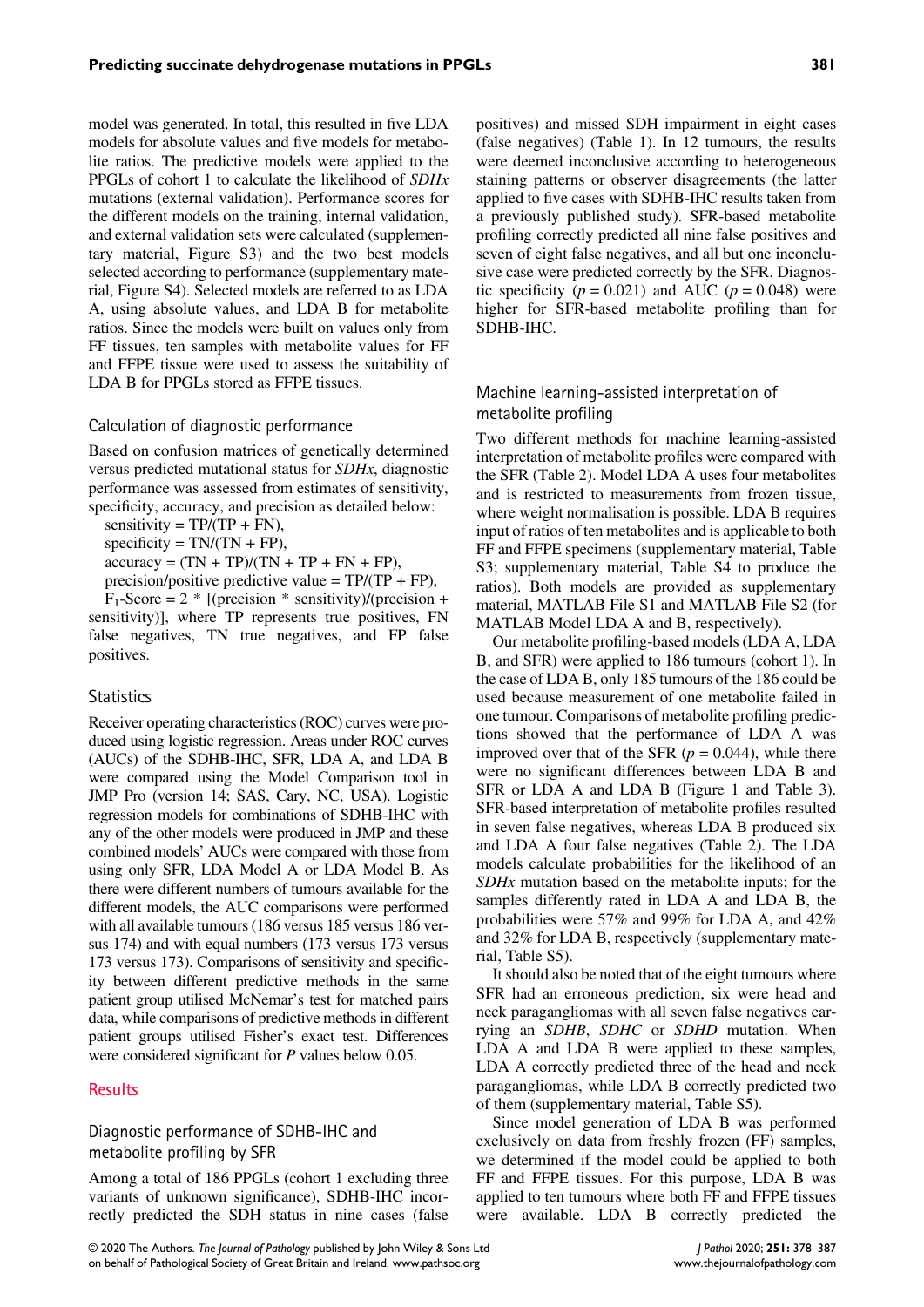| Actual<br>YES<br>52<br>u.<br>$\overline{\phantom{0}}$<br>$\circ$<br>$\circ$<br>$p$ -value<br>0.774<br>0.012<br>0.021<br>Predicted<br>은<br>LO<br>$\overline{1}$<br>126<br>$\overline{2}$<br>$\circ$<br>SDHB-IHC<br>준<br>FF+FPE<br>96.2%<br>89.7%<br>99.2%<br>0.977<br>$\leq$<br>$\mathbf{I}$<br>$n = 185$<br>$\frac{1}{2}$<br>YES<br>Ratios of Metabolites:<br>· 2-hydroxyglutarate<br>· $\alpha$ -ketoglutarate<br>凸<br>$\circ$<br>$\overline{\phantom{a}}$<br>· Cis-aconitate<br>Specificity<br>Sensitivity<br>Accuracy<br>· Succinate<br>· Fumarate<br>· Isocitrate<br>· Pyruvate<br><b>AUC</b><br>· Lactate<br>· Malate<br>• Citrate<br>Actual<br>YES<br>55<br>$\overline{\text{inc}}$<br>$\circ$<br>$\circ$<br>$p$ -value<br>0.344<br>0.004<br>0.022<br>Predicted<br>FP<br>126<br>$\overline{z}$<br>Tissue amount normalized values (ng/mg) of:<br>4<br>SDHB-IHC<br><b>ND</b><br>93.2%<br>99.2%<br>97.3%<br>0.982<br>出<br>N<br>$n = 186$<br>YES<br>$\approx$<br>운<br>$\circ$<br>Specificity<br>Sensitivity<br>Accuracy<br><b>AUC</b><br>· Succinate<br>· Pyruvate<br>• Citrate<br>· Malate<br>Actual<br>FP(1)<br>Diagnostic Performance<br>Model Parameters<br>Confusion Matrix<br><b>Tissue Type</b> | Table 2. Comparison of different predictive models for SDHx impairment |       | LDA-Model A | based on metabolite profiling. |                | LDA-Model B |  |                                                      |                        | <b>SFR</b>                       |   |                                                      |
|-----------------------------------------------------------------------------------------------------------------------------------------------------------------------------------------------------------------------------------------------------------------------------------------------------------------------------------------------------------------------------------------------------------------------------------------------------------------------------------------------------------------------------------------------------------------------------------------------------------------------------------------------------------------------------------------------------------------------------------------------------------------------------------------------------------------------------------------------------------------------------------------------------------------------------------------------------------------------------------------------------------------------------------------------------------------------------------------------------------------------------------------------------------------------------------------------------------|------------------------------------------------------------------------|-------|-------------|--------------------------------|----------------|-------------|--|------------------------------------------------------|------------------------|----------------------------------|---|------------------------------------------------------|
|                                                                                                                                                                                                                                                                                                                                                                                                                                                                                                                                                                                                                                                                                                                                                                                                                                                                                                                                                                                                                                                                                                                                                                                                           |                                                                        |       |             |                                |                |             |  | Ratios of metabolites:<br>· Succinate<br>· Fumarate  |                        |                                  |   |                                                      |
|                                                                                                                                                                                                                                                                                                                                                                                                                                                                                                                                                                                                                                                                                                                                                                                                                                                                                                                                                                                                                                                                                                                                                                                                           |                                                                        |       |             |                                |                |             |  |                                                      |                        | FF+FPE                           |   |                                                      |
|                                                                                                                                                                                                                                                                                                                                                                                                                                                                                                                                                                                                                                                                                                                                                                                                                                                                                                                                                                                                                                                                                                                                                                                                           |                                                                        |       |             |                                |                |             |  |                                                      | $n = 186$<br>N<br>S čR |                                  |   | Predicted<br>126<br>$\overline{a}$<br>$\overline{ }$ |
|                                                                                                                                                                                                                                                                                                                                                                                                                                                                                                                                                                                                                                                                                                                                                                                                                                                                                                                                                                                                                                                                                                                                                                                                           |                                                                        |       |             |                                |                |             |  | Sensitivity<br>Specificity<br>Accuracy<br><b>AUC</b> |                        | 95.7%<br>88.1%<br>99.2%<br>0.961 |   | $p$ -value<br>0.774                                  |
|                                                                                                                                                                                                                                                                                                                                                                                                                                                                                                                                                                                                                                                                                                                                                                                                                                                                                                                                                                                                                                                                                                                                                                                                           |                                                                        | FN(4) |             |                                | FP(1)<br>FN(6) |             |  | 凸<br>$\circ$<br>$\mathbf{I}$<br>$P(1)$<br>$FN(7)$    | $\leq$<br>$\mathbf{I}$ |                                  | 준 | 은<br>S<br>SDHB-IHC                                   |

© 2020 The Authors. The Journal of Pathology published by John Wiley & Sons Ltd on behalf of Pathological Society of Great Britain and Ireland. [www.pathsoc.org](http://www.pathsoc.org)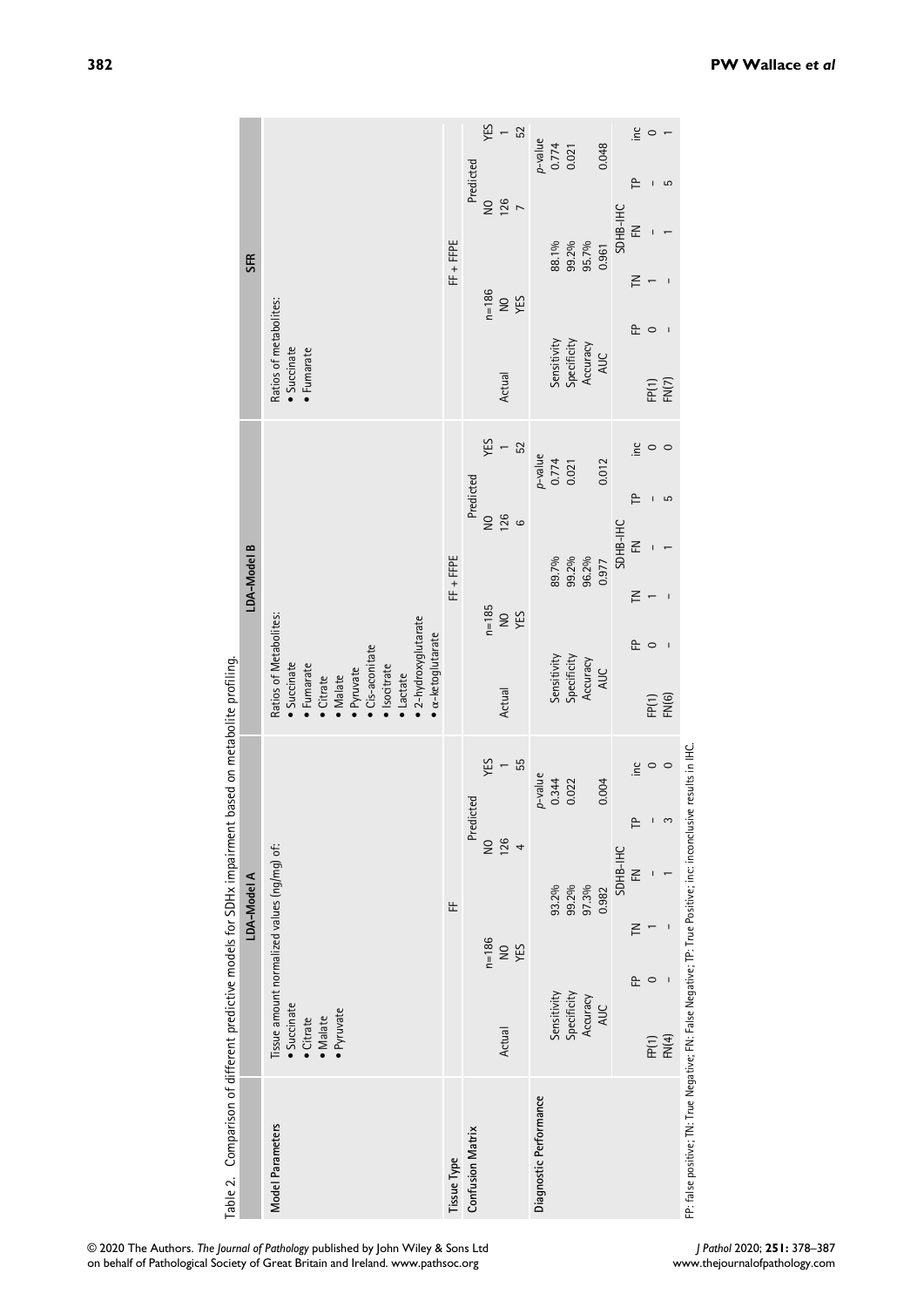Table 3. Statistical comparisons of AUC differences.

| <b>Predictor</b> | versus Predictor | <b>AUC Difference</b> | $p$ -value* |
|------------------|------------------|-----------------------|-------------|
| IHC.             | <b>SFR</b>       | $-0.070$              | 0.048       |
| IHC.             | IDA A            | $-0.092$              | 0.004       |
| IHC.             | LDA B            | $-0.086$              | 0.012       |
| <b>SFR</b>       | IDA A            | $-0.023$              | 0.044       |
| <b>SFR</b>       | LDA B            | $-0.016$              | 0.533       |
| LDA A            | LDA B            | 0.006                 | 0.775       |
| <b>SFR</b>       | $SFR + IHC$      | $-0.031$              | 0.113       |
| LDA B            | $LDA B + IHC$    | $-0.021$              | 0.235       |
| LDA A            | $LDA A + H C$    | $-0.014$              | 0.301       |

\*p<0.05 considered significant.

mutational status of all ten FFPE and nine of ten FF tissues (supplementary material, Figure S5).

Combining metabolite profiling and SDHB-IHC for best possible predictions on SDHx mutational status

We observed a trend towards improved predictions when SDHB-IHC results were combined with the results from metabolite profiling compared with the latter alone, supporting complementary utility of SDHB-IHC and LC–MS/MS approaches (Figure 1). Metabolite profiling complemented SDHB-IHC by correctly predicting the SDHx mutational status of all but one case where

SDHB-IHC incorrectly predicted the mutational status. In turn, SDHB-IHC correctly identified all but one of the false-negative cases from metabolite profiling (supplementary material, Table S5). With the available number of samples, statistical significance was not reached (Table 3).

As it was observed that paragangliomas of the head and neck region were classified more often as false negatives with metabolite profiling, we compared the diagnostic sensitivity and specificity between phaeochromocytomas, paragangliomas of the thorax or abdomen, and head and neck paragangliomas (Table 4). Although statistical significance was not reached, it was apparent that the sensitivity was lowest for head and neck paragangliomas with all four methods, SDHB-IHC, SFR, LDA A, and LDA B. Specificity, on the other hand, showed no regional bias with metabolite-based methods, but was slightly lower for all paragangliomas compared with phaeochromocytomas using SDHB-IHC.

## SDHB-IHC interpretations by local pathologists and a panel of experienced experts

To address the question of whether expertise in SDHB-IHC influences the interpretation of SDHB-IHC results, we utilised a subset of samples in which interpretations



Figure 1. ROC curve comparisons for SDHB-IHC, metabolite profiling, and their combination. (A) ROC curves of SFR, SDHB-IHC, and their combination. (B) ROC curves of LDA A, SDHB-IHC, and their combination. (C) ROC curves of LDA B, SDHB-IHC, and their combination.

|  |  |  | Table 4. Comparison of predictive methods in the different subcategories of tumours |  |
|--|--|--|-------------------------------------------------------------------------------------|--|
|  |  |  |                                                                                     |  |

|            |                  | <b>PHEO</b><br>$n = 112$ | <b>PGL</b><br>$n = 30$ | <b>HNP</b><br>$n = 44$ | HNP versus (PHEO + PGL)<br>$p$ -value* |
|------------|------------------|--------------------------|------------------------|------------------------|----------------------------------------|
| <b>IHC</b> | Sensitivity (%)  | 88.8 [8/9]               | 90.9 [20/22]           | 78.3 [18/23]           | 0.264                                  |
|            | Specificity (%)  | 93.8 [91/97]             | $87.5$ [7/8]           | $86.7$ [13/15]         | 0.313                                  |
|            | inconclusive (n) | 6                        | $\Omega$               | 6                      |                                        |
| <b>SFR</b> | Sensitivity (%)  | 100 [9/9]                | $95.5$ [21/22]         | 78.6 [22/28]           | 0.130                                  |
|            | Specificity (%)  | 99 [102/103]             | 100 [8/8]              | $100$ [16/16]          | 1.000                                  |
| LDA A      | Sensitivity (%)  | 100 [9/9]                | 95.5 [21/22]           | 89.3 [25/28]           | 0.337                                  |
|            | Specificity (%)  | 99 [102/103]             | 100 [8/8]              | 100 [16/16]            | 1.000                                  |
| LDA B      | Sensitivity (%)  | 100 [8/8]                | $95.5$ [21/22]         | 82.1 [23/28]           | 0.097                                  |
|            | Specificity (%)  | 99 [102/103]             | 100 [8/8]              | 100 [16/16]            | 1.000                                  |
|            |                  |                          |                        |                        |                                        |

\*calculated using Fisher's exact test. HNP = Head and neck paraganglioma, PGL = paraganglioma, PHEO = Phaeochromocytomas.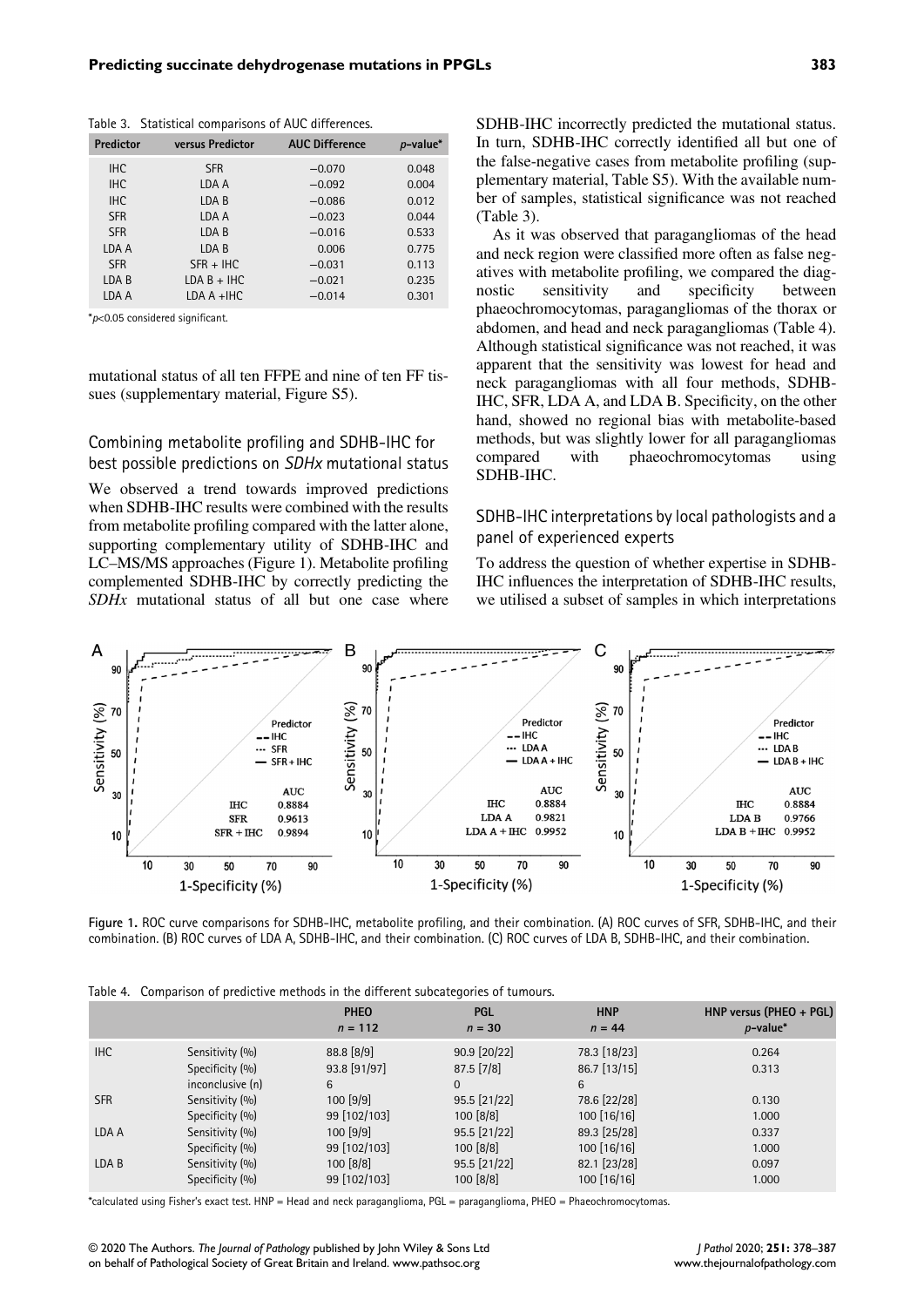|  | Table 5. SDHB-IHC interpretations of a panel of experienced |  |
|--|-------------------------------------------------------------|--|
|  | researchers versus local pathologists in cohort 1b.         |  |

|                                                                                                  |   | Local                                             |          | Panel#                                                  | <i>p</i> -value |
|--------------------------------------------------------------------------------------------------|---|---------------------------------------------------|----------|---------------------------------------------------------|-----------------|
| Sensitivity [%]<br>Specificity [%]<br>Accuracy [%]<br># Inconclusive/non-<br>informative cases * |   | 80.0 [16/20]<br>92.4 [61/66]<br>89.5 [77/86]<br>9 |          | 65.0 [13/20]<br>98.5 [65/66]<br>90.7 [78/86]<br>11      | 0.250<br>0.125  |
|                                                                                                  |   |                                                   |          |                                                         |                 |
|                                                                                                  |   | Agreement<br>amongst panel                        |          | Agreement of panel [>2/3]<br>with local interpretations |                 |
|                                                                                                  | 3 | $\mathcal{P}$                                     | $\Omega$ |                                                         |                 |

\*Inconclusive cases were removed from the analysis.

# For the panel of experienced researchers, interpretations where at least two out of three researchers agreed, were used.

VUS, Variant of Unknown Significance.

from local pathologists were compared with those of experts (see supplementary material, Figure S1). Accuracy of predictions of SDHx mutations according to SDHB-IHC indicated no significant differences between local pathologists and experts, suggesting that SDHB-IHC does not require specialised training (Table 5). In 71% of cases, all pathologists agreed and when at least two experts on the panel agreed on the prediction (100 of 105 cases), they in turn agreed with the local pathologist in 83 of these cases (79%) (supplementary material, Figure S6). Agreement was higher in non-SDHx cases  $(86\%)$  than in SDHx-mutated cases  $(70\%)$  (Table 5).

Amongst the samples with full agreement between all pathologists, there were six cases (out of 75) with incorrect predictions. These six cases comprised five head and neck paragangliomas with SDHx mutations and one adrenal PPGL without an SDHx mutation, indicating again that head and neck paragangliomas are the most challenging specimens to interpret (supplementary material, Table S5). Local pathologists rated nine slides as inconclusive, whereas experts rated five slides as inconclusive and six as non-informative. Only one inconclusive case overlapped between the two groups, indicating some variable subjectivity of interpretations. Non-informative cases arose due to technical problems with scanned images or staining of slides, such as related to uneven staining or high background (example images in supplementary material, Figure S7).

# Re-evaluation of variants of unknown significance in SDHx

Amongst the tumours evaluated, there were 11 patients (three in cohort 1 and eight in cohort 2) with a variant of unknown significance in one of the SDHx genes. Both LDA models and the SFR were applied to the metabolite profiles and compared with in silico predictions for protein changes (supplementary material, Table S6). Both LDA models agreed in all four cases where the SFR predicted SDH impairment. In two of these cases, SDHB-

IHC was available, but did not support the metabolitebased interpretations. LDA Model B predicted SDH impairment in two further PPGLs, a splice site variant in  $SDHA$  (NM  $004168.3$ :c.457-1G>A) and an indel variant in SDHC (NM\_003001.3:c.256\_257insTTT, p. (Gly86delinsValCys). For the former, the same variant was found in a second unrelated patient, where SDHB-IHC showed negative staining, supporting the classification as 'likely pathogenic'. The missense variant of SDHA, NM\_004168.3:c.1772C>T, p.(Ala591Val), was predicted to have no functional impact based on metabolite profiling and SDHB-IHC as interpreted by a local pathologist. Experts, however, all agreed on a negative staining pattern for SDHB. Two out of three in silico protein prediction tools rated the variant as 'disease causing' or 'possibly damaging'.

## **Discussion**

This study establishes for the first time that SDHB-IHC and metabolite profiling provide complementary diagnostic tools for the prediction of SDH impairment in PPGL tumour tissue. Moreover, we show that diagnostic performance of metabolite profiling can be improved by machine learning-assisted interpretation of metabolite data and that there is a trend towards further improvement by inclusion of findings from SDHB-IHC. We therefore propose an approach that combines metabolite profiling and SDHB-IHC to better facilitate identifying or excluding SDH impairment when tumour material is available, particularly for selected patients in whom there is a suspicion of the presence of SDH mutation and where genetic testing yields equivocal or negative results or is unavailable. First, the high specificity of metabolite profiling (99%) translates to high positive predictive value of a positive result, strongly indicating a mutation in an SDHx gene. If the genetic change identified is a variant of unknown significance, the predictive models will, together with in silico prediction tools, aid in determining whether the variant is pathogenic and whether the patient and affected family members require life-long surveillance. If metabolite profiling predicts no SDH impairment, then SDHB-IHC provides utility to exclude false negatives by metabolite profiling. Applying this approach to cohort 1 (excluding three variants of unknown significance), we would have correctly predicted impairments of SDH in 185 of the 186 PPGLs, providing an advantage over either method alone.

SDHB-IHC requires a simple setup and can be easily incorporated into pathology workflows. Since our preliminary evidence suggests that interpretation does not require expert review, the technique is readily adoptable anywhere. LC–MS/MS, on the other hand, requires specialised instrumentation and expertise, but is becoming more and more available in clinical laboratories where the instruments are used for many routine diagnostic tests. While SDHB-IHC assesses presence of the protein, LC–MS/MS-based metabolite profiling provides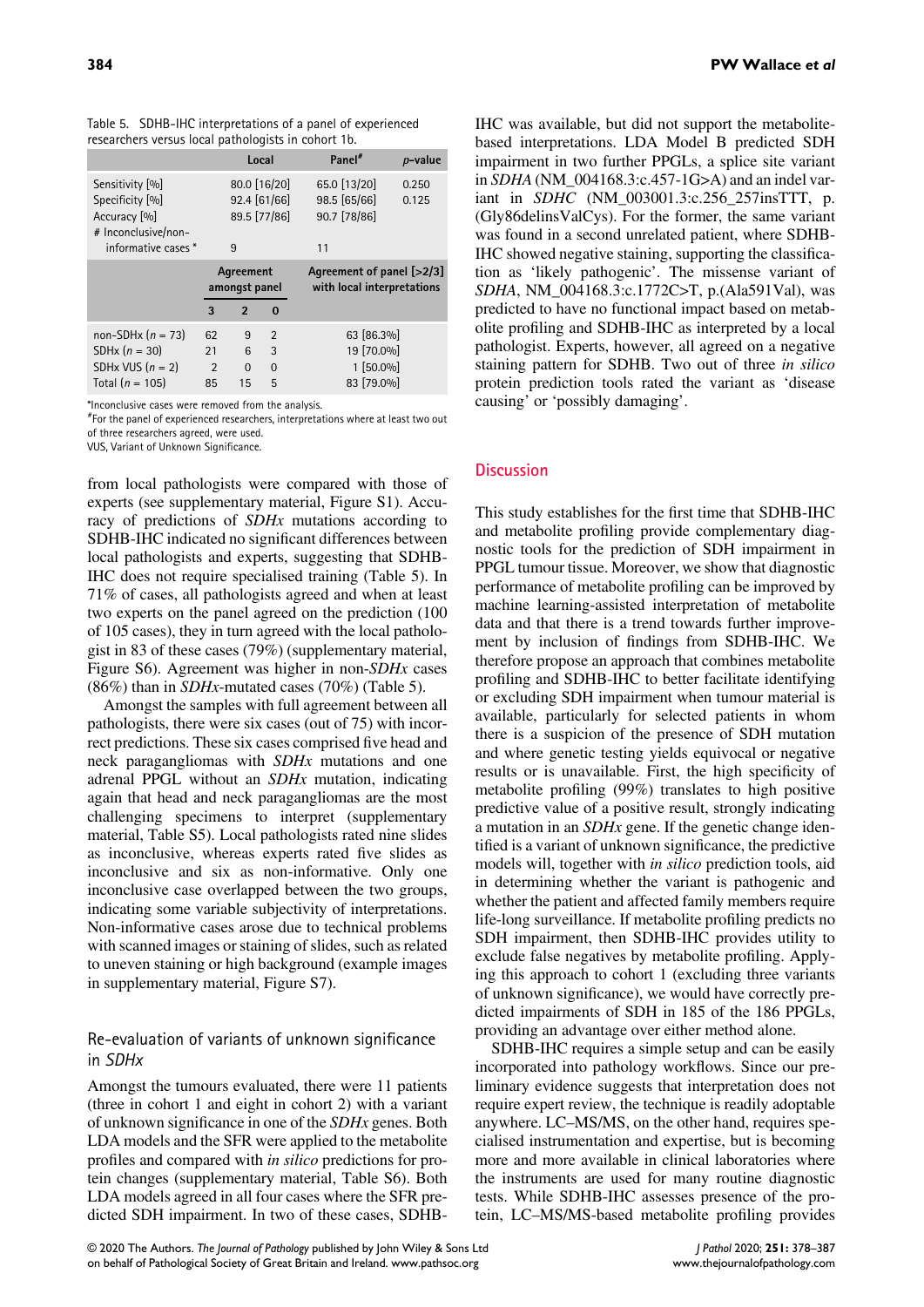information about functionality of the succinate complex through measurements of precursor and product metabolites. There is also the added benefit of measuring a panel of metabolites to identify impaired function of other enzymes, such as fumarate hydratase and isocitrate dehydrogenase [12,22]. Metabolite measurements also address some of the limitations of SDHB-IHC: in particular, there is no subjective bias of interpretation and there is always a numerical result rather than inconclusive interpretations.

On the other hand, there are limitations of metabolite profiling. Generating cut-offs or machine learning models requires large numbers of samples and whether such data are transferrable among laboratories (i.e. method harmonisation) using LC–MS/MS is not yet established. Another limitation of metabolite profiling is tissue selection. False negatives can occur due to excessive amounts of non-tumour tissue in the sample. We suspect that this is also the reason for different predictions (probabilities for SDH impairment) produced by LDA A and LDA B, since depending on the type of stromal contaminant, metabolite levels will differ. One possible solution, requiring interdisciplinary connections between anatomic and chemical diagnostic laboratories, is to assess tumour content first by haematoxylin and eosin staining, perform macro-dissection of tumour areas, and use this material for metabolite extraction.

Inter-observer variability of SDHB-IHC interpretations could be addressed by applying deep learning to establish a pipeline for automated image interpretation, as has been done for immunohistochemistry directed to other purposes [14,23]. Machine learning was also demonstrated to be suitable for cancer diagnosis on wholeslide images [24]. Nevertheless, not only histology but also biomarker interpretation and analysis of omics data (transcriptomics, proteomics, and metabolomics) can benefit from machine learning approaches [15]. A recent example is the identification of PPGL-specific long intergenic noncoding RNAs and their use for molecular subtyping of PPGL patients [25].

In this study, we used pattern recognition and multidimensional strategies from the field of artificial intelligence for analysing metabolite data to gain information beyond simple ratios such as the SFR. In this way, machine learning offered improved diagnostic sensitivity. This was especially useful for identifying functional impairment of SDH in head and neck paragangliomas, for which false negatives can be a problem when relying on the SFR [11]. We advise that the tumour content of the input material for head and neck paragangliomas be evaluated carefully and that further available methods to test protein status, such as immunohistochemistry for SDHB, SDHA or SDHD, be used [9,26,27].

While the predictive models generated in this study were targeted towards identifying *SDHx* mutations, other models could be generated based on measurements of metabolites in the same panel to predict mutations and functional deficiencies impacting other enzymes. Application of the generated models (supplied as supplementary material, MATLAB Files S1 and S2) is relatively

straightforward since it only requires tissue concentrations of measured metabolites or ratios of metabolites (to calculate the matrices needed for input of this data into the LDA models, see supplementary material, Table S4). Results are provided as per cent probabilities of the tumour harbouring an SDHx mutation. The interpretation of ten metabolites is thereby converted into a simplified single output variable to guide clinical decision-making.

With ongoing data collection for PPGLs and other tumour entities, machine learning-assisted data interpretation can be used to further stratify patients according to mutational background or other clinically relevant features as new models can be generated as more data become available. This approach was also suggested in the context of steroid metabolomics for the diagnosis of adrenal cortical tumours [28].

A challenge of next-generation panel sequencing in genetic testing is the interpretation of variants of unknown significance. In our combined cohorts, a total of 11 variants of unknown significance in SDHx genes were identified. From those, four had elevated SFR indicating loss of functionality; however, *in silico* predictions and SDHB-IHC showed varying agreement. Such discrepancies between SDHB-IHC and in silico predictions were reported previously [29]. In two more tumours, where SFR failed to indicate SDH impairment, the new machine learning-based LDA B predicted loss of SDH functionality. At least in one of these cases, SDHA NM\_004168.3: c.457-1G>A, evidence suggests a true mutation.

Limitations of the present study are that SDHB-IHC data were not available for all patients and that immunohistochemistry was performed in different centres to varying standards and quality. The latter may partly explain the lower level of agreement among pathologists for interpreting SDHB-IHC than found in a previous study [20]. Despite this limitation, diagnostic sensitivity and specificity for SDHB-IHC were in the range of former reports [9,20].

Although machine learning was only applied to metabolite data and not to images from SDHB-IHC, we could show that there is potential for this approach to improve diagnostic and prognostic workflows, especially when data complexity is high. Our study also highlights the benefit of interdisciplinary connections between physicians, pathologists, clinical chemists, geneticists, and data scientists. By working together, advanced genotypic stratification of PPGLs can be expected to better facilitate targeted therapies with increased efficacy and improved patient outcomes [30–33].

#### Acknowledgements

This study was funded by the Deutsche Forschungsgemeinschaft (DFG, German Research Foundation) Projektnummer: 314061271 – TRR 205; RI 2684/1-1; KL 2541/2-1, the AES PI17/01796, co-financed by Fondo Europeo de Desarrollo Regional (FEDER), the European Union Seventh Framework Programme (FP7/ 2007-2013) under grant agreement No 259735, the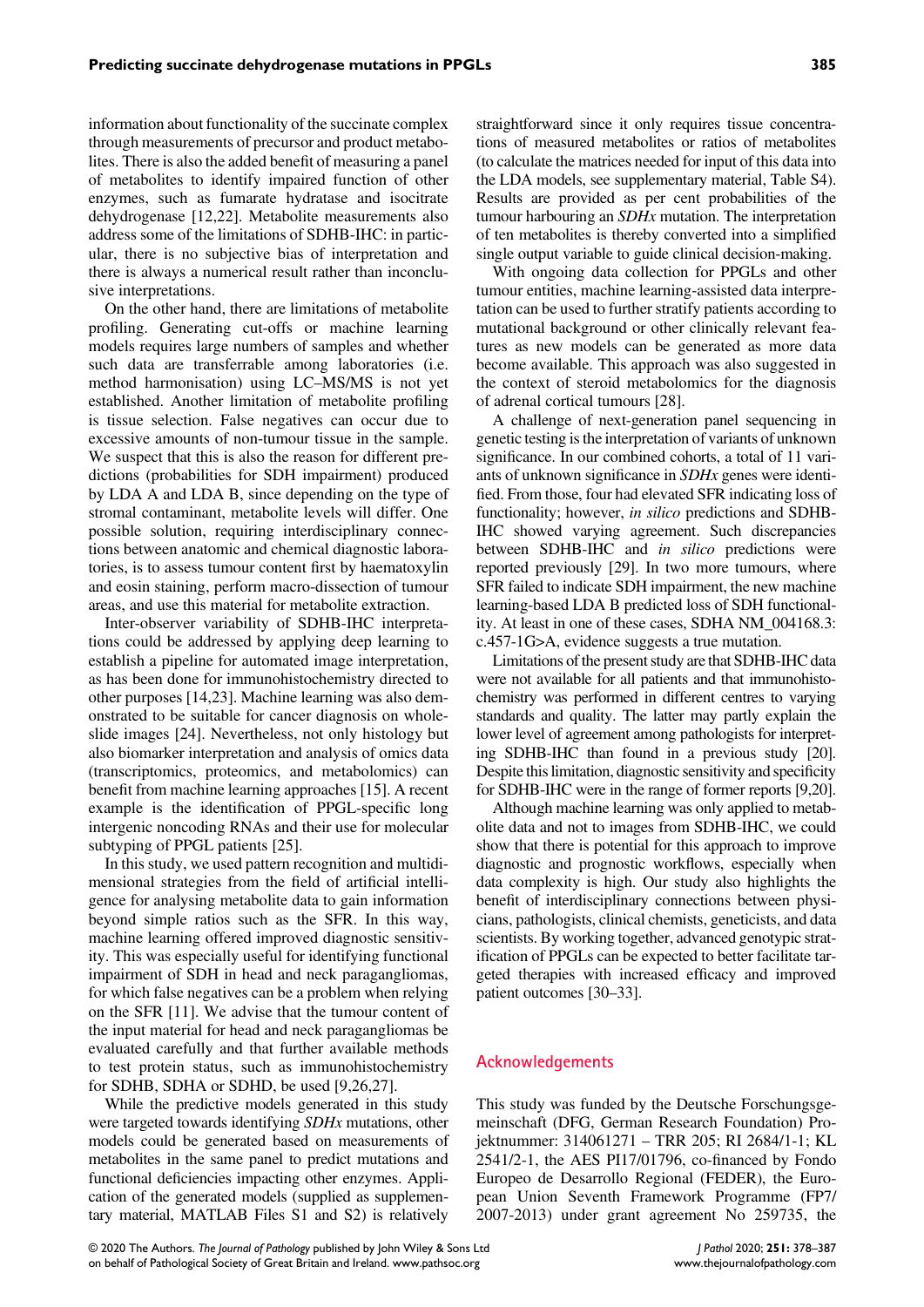Paradifference Foundation, and the Intramural Research Program of the NIH, NICHD.

#### Author contributions statement

CC, YP, EC, EK, ER, MUM, and SB carried out experiments. SB, AT, RRK, EK, ZZ, and AJG interpreted IHC slides. KP, FB, MR, MAM, MK, VG, HJLMT, and DA provided specimens. MP, GE, PWW, SR, KB, MR, SB, DA, and GE analysed and interpreted data and performed statistical analysis. SR, TP, GE, PWW, and JP designed and conceived the experiments. SR, GE, PWW, and CC drafted the manuscript. All the authors were involved in writing the paper and approved the final version.

#### **References**

- 1. Gill AJ. Succinate dehydrogenase (SDH)-deficient neoplasia. Histopathology 2018; 72: 106–116.
- 2. Amar L, Baudin E, Burnichon N, et al. Succinate dehydrogenase B gene mutations predict survival in patients with malignant pheochromocytomas or paragangliomas. J Clin Endoncrinol Metab 2007; 92: 3822–3828.
- 3. Rijken JA, van Hulsteijn LT, Dekkers OM, et al. Increased mortality in SDHB but not in SDHD pathogenic variant carriers. Cancers (Basel) 2019; 11: e103.
- 4. Lenders JW, Duh QY, Eisenhofer G, et al. Pheochromocytoma and paraganglioma: an Endocrine Society Clinical Practice Guideline. J Clin Endocrinol Metab 2014; 99: 1915–1942.
- 5. Toledo RA, Burnichon N, Cascon A, et al. Consensus statement on next-generation-sequencing-based diagnostic testing of hereditary phaeochromocytomas and paragangliomas. Nat Rev Endocrinol 2017; 13: 233–247.
- 6. Curras-Freixes M, Pineiro-Yanez E, Montero-Conde C, et al. Pheo-Seq: a targeted next-generation sequencing assay for pheochromocytoma and paraganglioma diagnostics. J Mol Diagn 2017; 19: 575–588.
- 7. Richter S, Klink B, Nacke B, et al. Epigenetic mutation of the succinate dehydrogenase C promoter in a patient with two paragangliomas. J Clin Endocrinol Metab 2016; 101: 359–363.
- 8. Remacha L, Comino-Mendez I, Richter S, et al. Targeted exome sequencing of Krebs cycle genes reveals candidate cancer-predisposing mutations in pheochromocytomas and paragangliomas. Clin Cancer Res 2017; 23: 6315–6324.
- 9. van Nederveen FH, Gaal J, Favier J, et al. An immunohistochemical procedure to detect patients with paraganglioma and phaeochromocytoma with germline SDHB, SDHC, or SDHD gene mutations: a retrospective and prospective analysis. Lancet Oncol 2009; 10: 764–771.
- 10. Gill AJ. Succinate dehydrogenase (SDH) and mitochondrial driven neoplasia. Pathology 2012; 44: 285–292.
- 11. Richter S, Peitzsch M, Rapizzi E, et al. Krebs cycle metabolite profiling for identification and stratification of pheochromocytomas/paragangliomas due to succinate dehydrogenase deficiency. J Clin Endocrinol Metab 2014; 99: 3903–3911.
- 12. Richter S, Gieldon L, Pang Y, et al. Metabolome-guided genomics to identify pathogenic variants in isocitrate dehydrogenase, fumarate hydratase, and succinate dehydrogenase genes in pheochromocytoma and paraganglioma. Genet Med 2019; 21: 705–717.
- 13. Kim E, Wright MJ, Sioson L, et al. Utility of the succinate:fumarate ratio for assessing SDH dysfunction in different tumor types. Mol Genet Metab Rep 2016; 10: 45–49.
- 14. Abels E, Pantanowitz L, Aeffner F, et al. Computational pathology definitions, best practices, and recommendations for regulatory guidance: a white paper from the Digital Pathology Association. J Pathol 2019; 249: 286–294.
- 15. Grapov D, Fahrmann J, Wanichthanarak K, et al. Rise of deep learning for genomic, proteomic, and metabolomic data integration in precision medicine. OMICS 2018; 22: 630–636.
- 16. Richards S, Aziz N, Bale S, et al. Standards and guidelines for the interpretation of sequence variants: a joint consensus recommendation of the American College of Medical Genetics and Genomics and the Association for Molecular Pathology. Genet Med 2015; 17: 405–424.
- 17. Schwarz JM, Cooper DN, Schuelke M, et al. MutationTaster2: mutation prediction for the deep-sequencing age. Nat Methods 2014; 11: 361–362.
- 18. Ramensky V, Bork P, Sunyaev S. Human non-synonymous SNPs: server and survey. Nucleic Acids Res 2002; 30: 3894–3900.
- 19. Sim NL, Kumar P, Hu J, et al. SIFT web server: predicting effects of amino acid substitutions on proteins. Nucleic Acids Res 2012; 40: W452–W457.
- 20. Papathomas TG, Oudijk L, Persu A, et al. SDHB/SDHA immunohistochemistry in pheochromocytomas and paragangliomas: a multicenter interobserver variation analysis using virtual microscopy: a Multinational Study of the European Network for the Study of Adrenal Tumors (ENS@T). Mod Pathol 2015; 28: 807–821.
- 21. Fischer RA. The use of multiple measurements in taxonomic problems. Ann Eugen 1936; 7: 179–188.
- 22. Dwight T, Kim E, Novos T, et al. Metabolomics in the diagnosis of pheochromocytoma and paraganglioma. Horm Metab Res 2019; 51: 443–450.
- 23. Wang S, Yang DM, Rong R, et al. Pathology image analysis using segmentation deep learning algorithms. Am J Pathol 2019; 189: 1686–1698.
- 24. Zhang Z, Chen P, McGough M, et al. Pathologist-level interpretable whole-slide cancer diagnosis with deep learning. Nat Mach Intell 2019; 1: 236–245.
- 25. Ghosal S, Das S, Pang Y, et al. Long intergenic non-coding RNA profiles of pheochromocytoma and paraganglioma: a novel prognostic biomarker. Int J Cancer 2020; 146: 2326–2335.
- 26. Korpershoek E, Favier J, Gaal J, et al. SDHA immunohistochemistry detects germline SDHA gene mutations in apparently sporadic paragangliomas and pheochromocytomas. J Clin Endocrinol Metab 2011; 96: E1472–E1476.
- 27. Menara M, Oudijk L, Badoual C, et al. SDHD immunohistochemistry: a new tool to validate SDHx mutations in pheochromocytoma/paraganglioma. J Clin Endocrinol Metab 2015; 100: E287–E291.
- 28. Eisenhofer G, Durán C, Chavakis T, et al. Steroid metabolomics: machine learning and multidimensional diagnostics for adrenal cortical tumors, hyperplasias, and related disorders. Curr Opin Endocrinol Metab Res 2019; 8: 40–49.
- 29. Evenepoel L, Papathomas TG, Krol N, et al. Toward an improved definition of the genetic and tumor spectrum associated with SDH germline mutations. Genet Med 2015; 17: 610–620.
- 30. Pang Y, Liu Y, Pacak K, et al. Pheochromocytomas and paragangliomas: from genetic diversity to targeted therapies. Cancers (Basel) 2019; 11: e436.
- 31. Pang Y, Lu Y, Caisova V, et al. Targeting NAD<sup>+</sup>/PARP DNA repair pathway as a novel therapeutic approach to SDHB-mutated cluster I pheochromocytoma and paraganglioma. Clin Cancer Res 2018; 24: 3423–3432.
- 32. Pacak K, Taieb D. Pheochromocytoma (PHEO) and paraganglioma (PGL). Cancers (Basel) 2019; 11: e1391.
- 33. Liu Y, Pang Y, Caisova V, et al. Targeting NRF2-governed glutathione synthesis for SDHB-mutated pheochromocytoma and paraganglioma. Cancers (Basel) 2020; 12: e280.